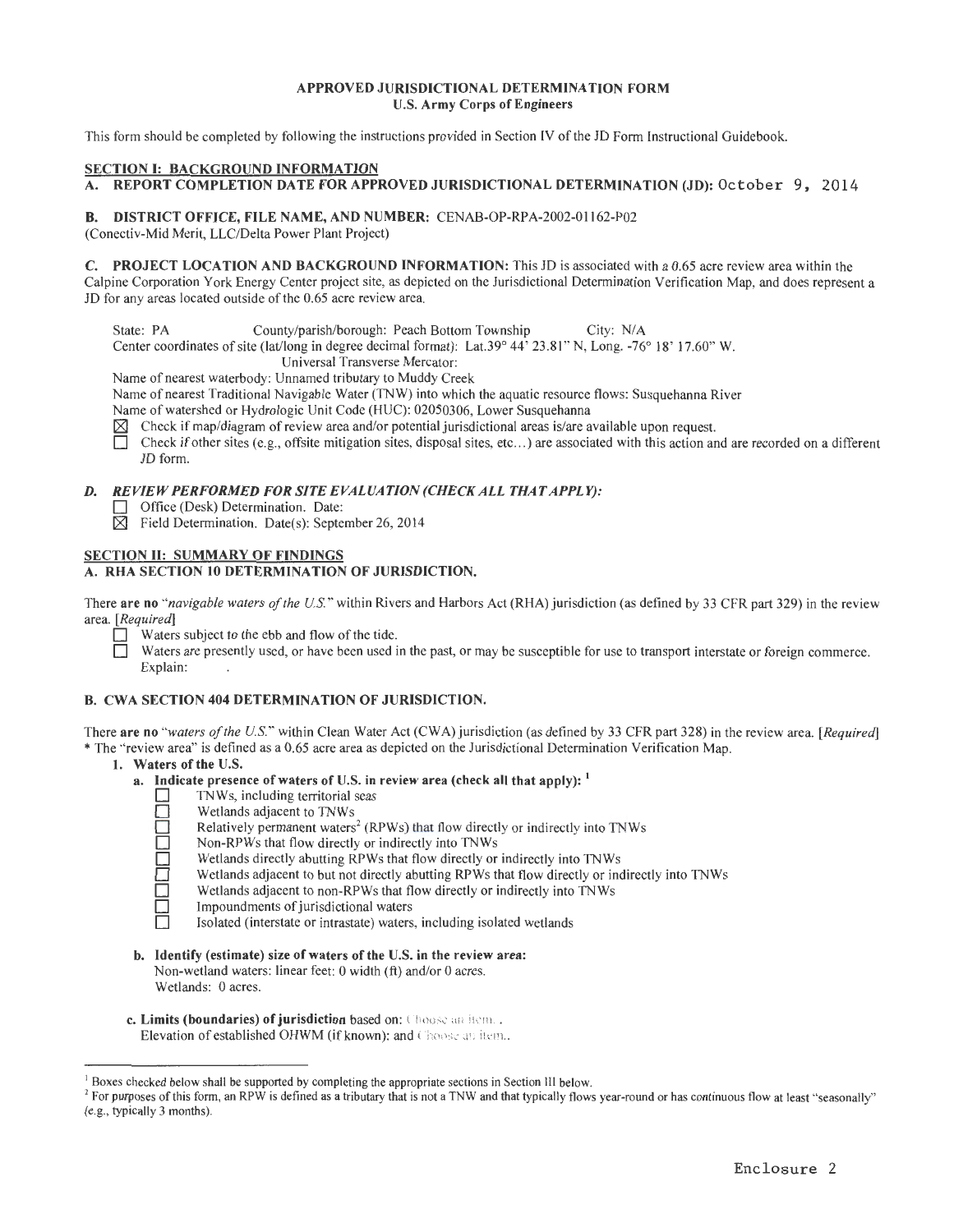2. Non-regulated waters/wetlands (check if applicable):<sup>3</sup> D Potentially jurisdictional waters and/or wetlands were assessed within the review area and determined to be not jurisdictional. Explain:

## SECTION III: CWA ANALYSIS

### A. TNWs AND WETLANDS ADJACENT TO TNWs

The agencies will assert jurisdiction over TNWs and wetlands adjacent to TNWs. If the aquatic resource is a TNW, complete Section III.A.l and Section III.D.l. only; if the aquatic resource is a wetland adjacent to a TNW, complete Sections III.A.l and 2 and Section III.D.1.; otherwise, see Section III.B below.

1. TNW

Identify TNW:

Summarize rationale supporting determination :

2. Wetland adjacent to TNW Summarize rationale supporting conclusion that wetland is "adjacent":

## B. CHARACTERISTICS OF TRIBUTARY (THAT IS NOT A TNW) AND ITS ADJACENT WETLANDS (IF ANY):

This section summarizes information regarding characteristics of the tributary and its adjacent wetlands, if any, and it helps determine whether or not the standards for jurisdiction established under Rapanos have been met.

The agencies will assert jurisdiction over non-navigable tributaries of TNWs where the tributaries are "relatively permanent waters" (RPWs), i.e. tributaries that typically flow year-round or have continuous flow at least seasonally (e.g., typically 3 months). A wetland that directly abuts an RPW is also jurisdictional. If the aquatic resource is not a TNW, but has year-round (perennial) flow, skip to Section III.D.2. If the aquatic resource is a wetland directly abutting a tributary with perennial flow, skip to Section III.D.4.

A wetland that is adjacent to but that does not directly abut an RPW requires a significant nexus evaluation. Corps districts and EPA regions will include in the record any available information that documents the existence of a significant nexus between a relatively permanent tributary that is not perennial (and its adjacent wetlands if any) and a traditional navigable water, even though a significant nexus finding is not required as a matter of law.

If the waterbody<sup>4</sup> is not an RPW, or a wetland directly abutting an RPW, a JD will require additional data to determine if the waterbody has a significant nexus with a TNW. If the tributary has adjacent wetlands, the significant nexus evaluation must consider the tributary in combination with all of its adjacent wetlands. This significant nexus evaluation that combines, for analytical purposes, the tributary and all of its adjacent wetlands is used whether the review area identified in the JD request is the tributary, or its adjacent wetlands, or both. If the JD covers a tributary with adjacent wetlands, complete Section III.B.l for the tributary, Section III.B.2 for any onsite wetlands, and Section III.B.3 for all wetlands adjacent to that tributary, both onsite and offsite. The determination whether a significant nexus exists is determined in Section III.C below.

1. Characteristics of non-TNWs that flow directly or indirectly into TNW

- (i) General Area Conditions: Watershed size: Choose an item. Drainage area: Choose an item. Average annual rainfall: inches Average annual snowfall: inches
- (ii) Physical Characteristics:
	- (a) Relationship with TNW: D Tributary fl ows directly into TNW.
		- Tributary flows through Choose an item. tributaries before entering TNW. Project waters are Choose an item. river miles from TNW.

<sup>&</sup>lt;sup>3</sup> Supporting documentation is presented in Section III.F.

<sup>~</sup>Note that the Instructional Guidebook contains additional information regarding swales, ditches, washes, and erosional features generally and in the arid West.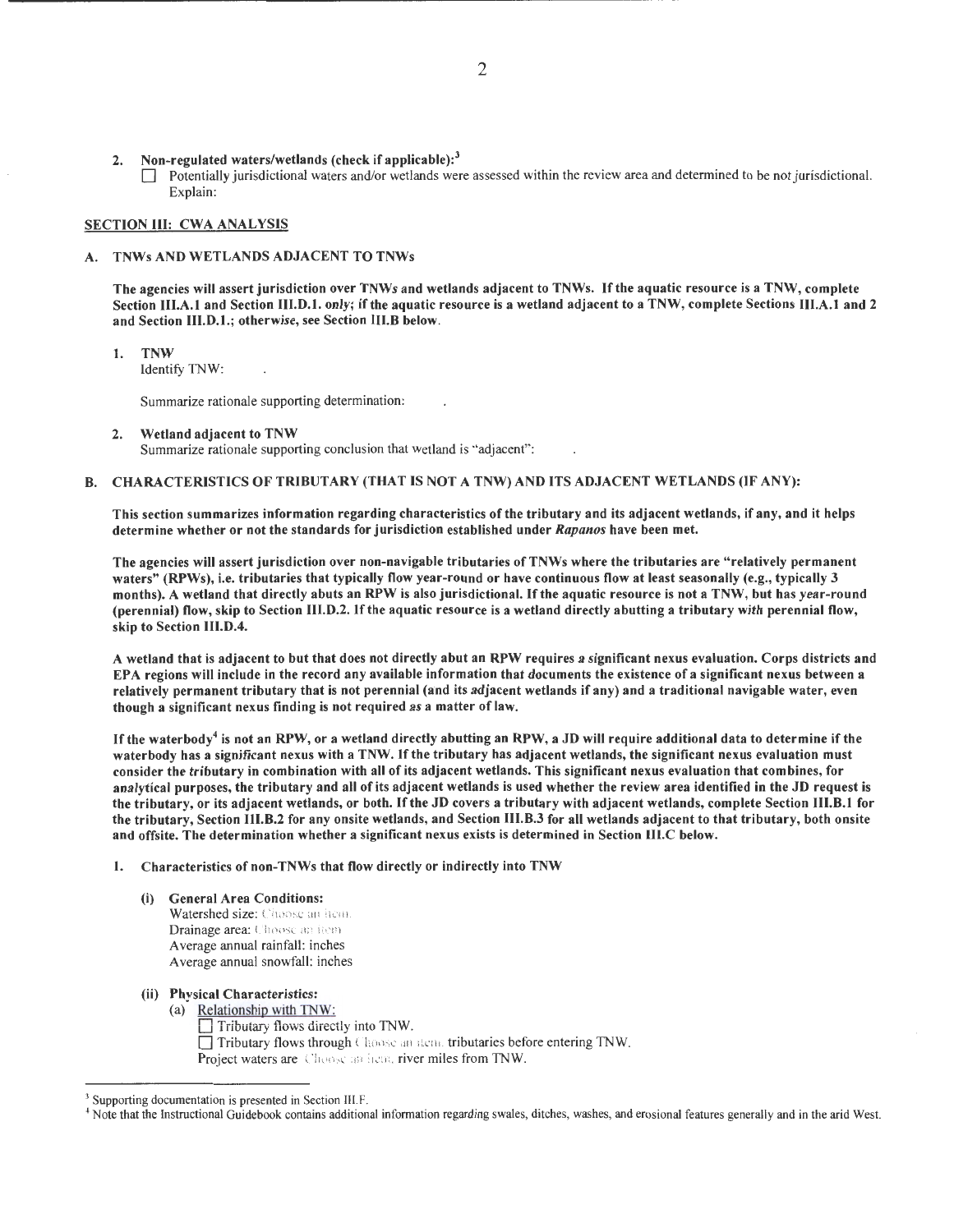| Project waters are Choose an item, river miles from RPW.<br>Project waters are Chease an item. aerial (straight) miles from TNW.<br>Project waters are Choose an item aerial (straight) miles from RPW.<br>Project waters cross or serve as state boundaries. Explain:                                                                                                                                                                                                                                                                                                                                                                                                                                                                                                                                                                                                                                                                                                                                                                                                         |  |  |  |  |
|--------------------------------------------------------------------------------------------------------------------------------------------------------------------------------------------------------------------------------------------------------------------------------------------------------------------------------------------------------------------------------------------------------------------------------------------------------------------------------------------------------------------------------------------------------------------------------------------------------------------------------------------------------------------------------------------------------------------------------------------------------------------------------------------------------------------------------------------------------------------------------------------------------------------------------------------------------------------------------------------------------------------------------------------------------------------------------|--|--|--|--|
| Identify flow route to $TNW^5$ :<br>Tributary stream order, if known:                                                                                                                                                                                                                                                                                                                                                                                                                                                                                                                                                                                                                                                                                                                                                                                                                                                                                                                                                                                                          |  |  |  |  |
| (b) General Tributary Characteristics (check all that apply):<br>$\Box$ Natural<br>Tributary is:<br>Artificial (man-made). Explain:<br>Manipulated (man-altered). Explain:                                                                                                                                                                                                                                                                                                                                                                                                                                                                                                                                                                                                                                                                                                                                                                                                                                                                                                     |  |  |  |  |
| <b>Tributary</b> properties with respect to top of bank (estimate):<br>Average width:<br>feet<br>Average depth:<br>feet<br>Average side slopes: Choose an item.                                                                                                                                                                                                                                                                                                                                                                                                                                                                                                                                                                                                                                                                                                                                                                                                                                                                                                                |  |  |  |  |
| Primary tributary substrate composition (check all that apply):<br>$\Box$ Silts<br>$\Box$ Sands<br>Concrete<br>Muck<br>$\Box$ Cobbles<br>Gravel<br>Vegetation. Type/% cover:<br>Bedrock<br>Other. Explain:                                                                                                                                                                                                                                                                                                                                                                                                                                                                                                                                                                                                                                                                                                                                                                                                                                                                     |  |  |  |  |
| Tributary condition/stability [e.g., highly eroding, sloughing banks]. Explain:<br>Presence of run/riffle/pool complexes. Explain:<br>Tributary geometry: Choose an item.<br>$\%$<br>Tributary gradient (approximate average slope):                                                                                                                                                                                                                                                                                                                                                                                                                                                                                                                                                                                                                                                                                                                                                                                                                                           |  |  |  |  |
| $(c)$ Flow:<br>Tributary provides for: Choose an item.<br>Estimate average number of flow events in review area/year: Choose an item.<br>Describe flow regime:<br>Other information on duration and volume:                                                                                                                                                                                                                                                                                                                                                                                                                                                                                                                                                                                                                                                                                                                                                                                                                                                                    |  |  |  |  |
| Surface flow is: Choose an item. Characteristics:                                                                                                                                                                                                                                                                                                                                                                                                                                                                                                                                                                                                                                                                                                                                                                                                                                                                                                                                                                                                                              |  |  |  |  |
| Subsurface flow: Choose an item. Explain findings:<br>$\Box$ Dye (or other) test performed:                                                                                                                                                                                                                                                                                                                                                                                                                                                                                                                                                                                                                                                                                                                                                                                                                                                                                                                                                                                    |  |  |  |  |
| Tributary has (check all that apply):<br>Bed and banks<br>$\Box$ OHWM <sup>6</sup> (check all indicators that apply):<br>the presence of litter and debris<br>$\Box$ clear, natural line impressed on the bank<br>destruction of terrestrial vegetation<br>changes in the character of soil<br>the presence of wrack line<br>shelving<br>vegetation matted down, bent, or absent<br>sediment sorting<br>leaf litter disturbed or washed away<br>scour<br>multiple observed or predicted flow events<br>sediment deposition<br>abrupt change in plant community<br>water staining<br>other (list):<br>Discontinuous OHWM. <sup>7</sup> Explain:<br>If factors other than the OHWM were used to determine lateral extent of CWA jurisdiction (check all that apply):<br>Mean High Water Mark indicated by:<br>High Tide Line indicated by:<br>survey to available datum;<br>oil or scum line along shore objects<br>fine shell or debris deposits (foreshore)<br>$\Box$ physical markings;<br>vegetation lines/changes in vegetation types.<br>physical markings/characteristics |  |  |  |  |

 ${}^5$  Flow route can be described by identifying, e.g., tributary a, which flows through the review area, to flow into tributary b, which then flows into TNW.<br> ${}^6$ A natural or man-made discontinuity in the OHWM does not the OHWM has been removed by development or agricultural practices). Where there is a break in the OHWM that is unrelated to the waterbody's flow regime (e.g., flow over a rock outcrop or through a culvert), the agencies will look for indicators of flow above and below the break. 7 1bid.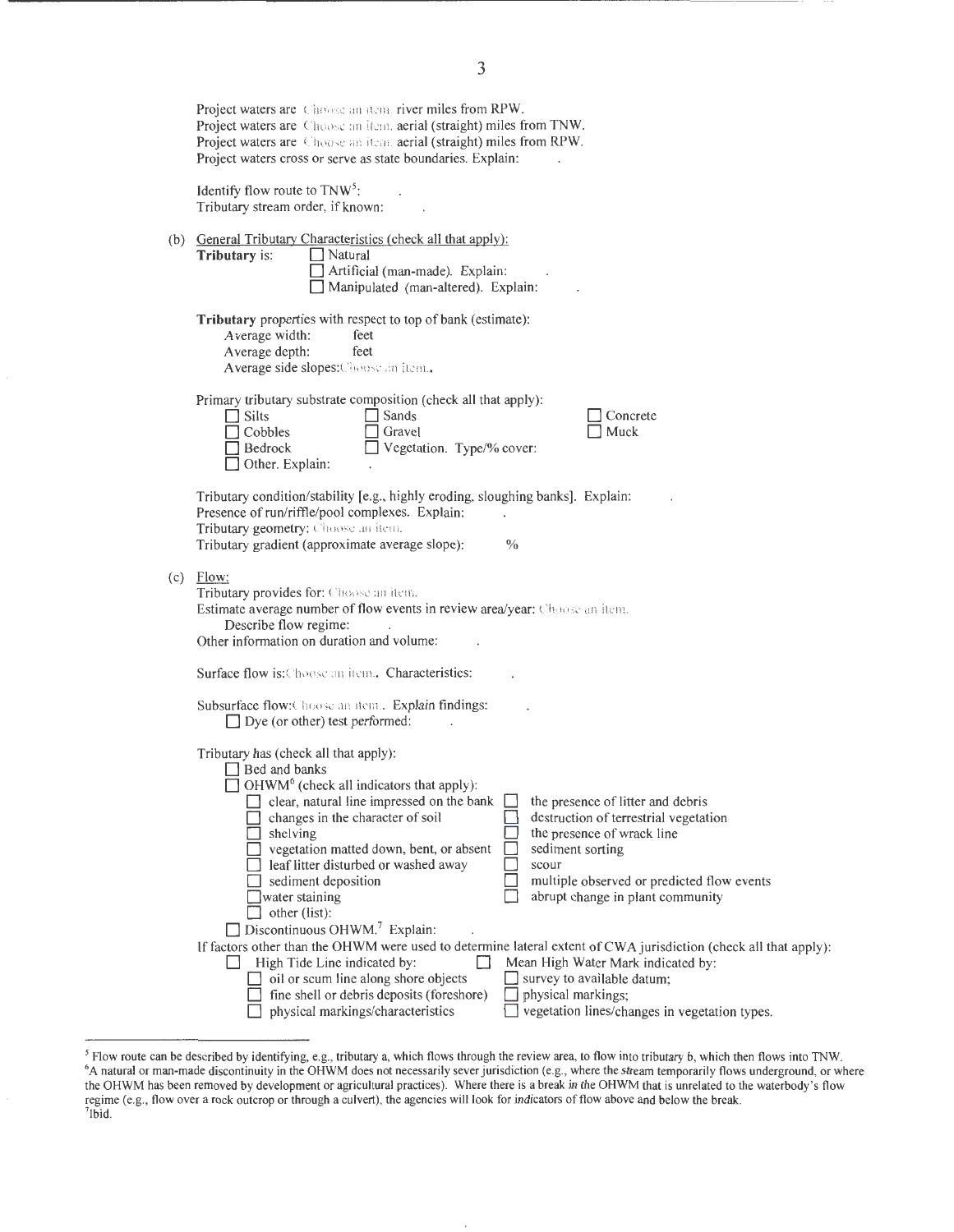D tidal gauges  $\Box$  other (list):

#### **(iii) Chemical Characteristics:**

Characterize tributary (e.g., water color is clear, discolored, oily film; water quality; general watershed characteristics, etc.). Explain:

Identify specific pollutants, if known:

# **(iv) Biological Characteristics. Channel supports (check all that apply):**

- Riparian corridor. Characteristics (type, average width):
- $\Box$  Wetland fringe. Characteristics:<br>  $\Box$  Habitat for:
- **Habitat for:** 
	- D Federally Listed species. Explain findings:
	- **D** Fish/spawn areas. Explain findings:
	- $\Box$  Other environmentally-sensitive species. Explain findings:
	- $\Box$  Aquatic/wildlife diversity. Explain findings:

## **2. Characteristics of wetlands adjacent to non-TNW that flow directly or indirectly into TNW**

#### **(i) Physical Characteristics:**

- (a) General Wetland Characteristics: Properties: Wetland size: acres Wetland type. Explain: Wetland quality. Explain: Project wetlands cross or serve as state boundaries. Explain:
- (b) General Flow Relationship with Non-TNW:

Flow is: Choose an item.. Explain:

Surface flow is: Choose an item. Characteristics:

Subsurface flow:Choose an item.. Explain findings:  $\Box$ Dye (or other) test performed:

- (c) Wetland Adjacency Determination with Non-TNW: **D** Directly abutting
	-
	- $\Box$  Not directly abutting
		- $\Box$  Discrete wetland hydrologic connection. Explain:
		- $\Box$  Ecological connection. Explain:
		- $\Box$  Separated by berm/barrier. Explain:
- (d) Proximity (Relationship) to TNW Project wetlands are Choose an item. river miles from TNW. Project waters are Choose an item. aerial (straight) miles from TNW. Flow is from:Choose an item... Estimate approximate location of wetland as within the Choose an item. floodplain.

#### **(ii) Chemical Characteristics:**

Characterize wetland system (e.g., water color is clear, brown, oil film on surface; water quality; general watershed characteristics; etc.). Explain:

Identify specific pollutants, if known:

### **(iii) Biological Characteristics. Wetland supports (check all that apply):**

- D Riparian buffer. Characteristics (type, average width):
- D Vegetation type/percent cover. Explain:
- Habitat for:
	- D Federally Listed species. Explain findings:
	- $\Box$  Fish/spawn areas. Explain findings:
	- $\Box$  Other environmentally-sensitive species. Explain findings:
	- $\Box$  Aquatic/wildlife diversity. Explain findings: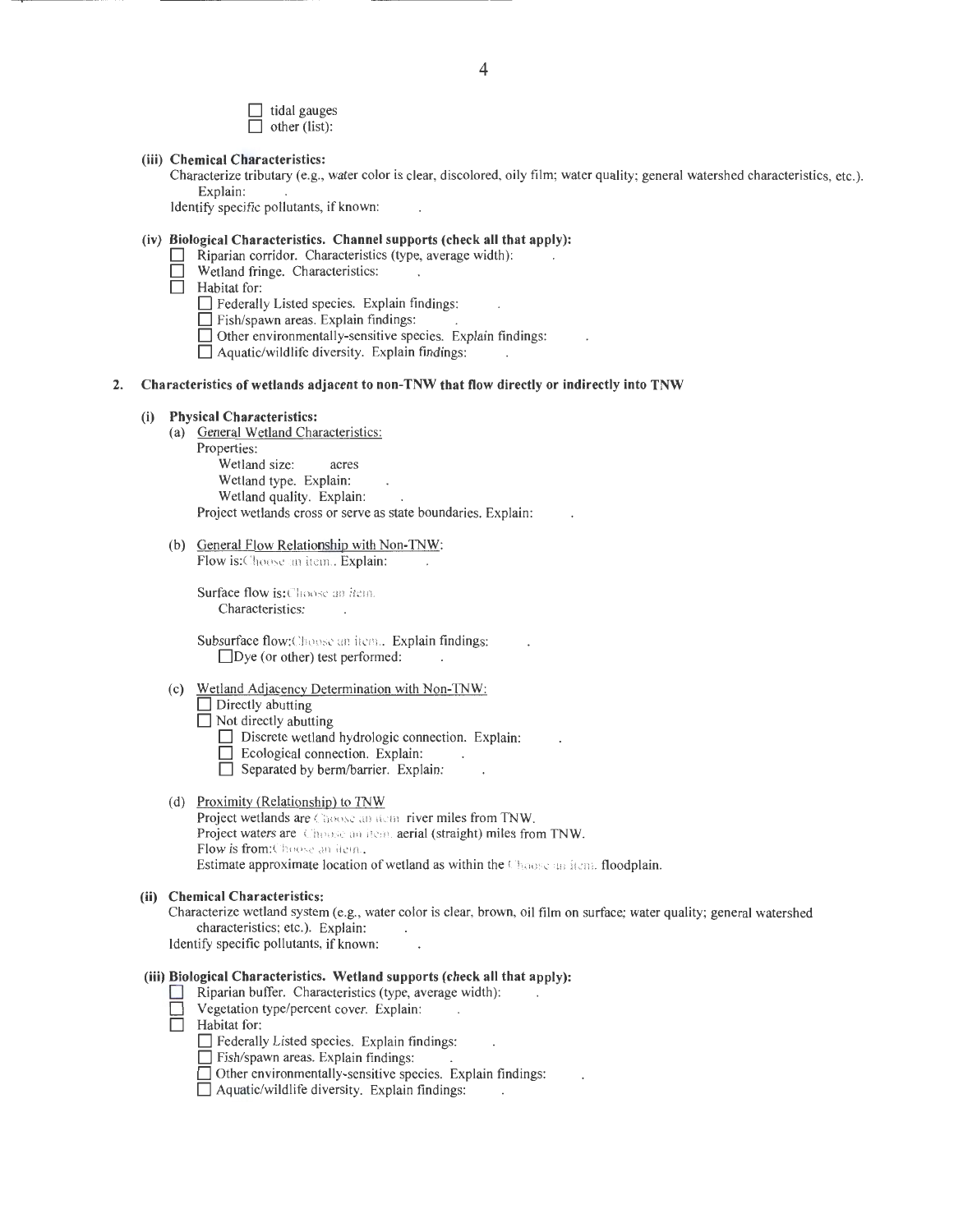#### 3. Characteristics of all wetlands adjacent to the tributary (if any)

All wetland(s) being considered in the cumulative analysis: Choose an item. Approximately () acres in total are being considered in the cumulative analysis.

For each wetland, specify the following:

| Directly abuts? $(Y/N)$ | Size (in acres) | Directly abuts? $(Y/N)$ | Size (in acres) |
|-------------------------|-----------------|-------------------------|-----------------|
|-------------------------|-----------------|-------------------------|-----------------|

Summarize overall biological, chemical and physical functions being performed:

# C. SIGNIFICANT NEXUS DETERMINATION

A significant nexus analysis will assess the flow characteristics and functions of the tributary itself and the functions performed by any wetlands adjacent to the tributary to determine if they significantly affect the chemical, physical, and biological integrity of a TNW. For each of the following situations, a significant nexus exists if the tributary, in combination with all of its adjacent wetlands, has more than a speculative or insubstantial effect on the chemical, physical and/or biological integrity of a TNW. Considerations when evaluating significant nexus include, but are not limited to the volume, duration, and frequency of the flow of water in the tributary and its proximity to a TNW, and the functions performed by the tributary and all its adjacent wetlands. It is not appropriate to determine significant nexus based solely on any specific threshold of distance (e.g. between a tributary and its adjacent wetland or between a tributary and the TNW). Similarly, the fact an adjacent wetland lies within or outside of a floodplain is not solely determinative of significant nexus.

Draw connections between the features documented and the effects on the TNW, as identified in the Rapanos Guidance and discussed in the Instructional Guidebook. Factors to consider include, for example:

- Does the tributary, in combination with its adjacent wetlands (if any), have the capacity to carry pollutants or flood waters to TNWs, or to reduce the amount of pollutants or flood waters reaching a TNW?
- Does the tributary, in combination with its adjacent wetlands (if any), provide habitat and lifecycle support functions for fish and other species, such as feeding, nesting, spawning, or rearing young for species that are present in the TNW?
- Does the tributary, in combination with its adjacent wetlands (if any), have the capacity to transfer nutrients and organic carbon that support downstream foodwebs?
- Does the tributary, in combination with its adjacent wetlands (if any), have other relationships to the physical, chemical, or biological integrity of the TNW?

# Note: the above list of considerations is not inclusive and other functions observed or known to occur should be documented below:

- 1. Significant nexus findings for non-RPW that has no adjacent wetlands and flows directly or indirectly into TNWs. Explain findings of presence or absence of significant nexus below, based on the tributary itself, then go to Section III.D:
- 2. Significant nexus findings for non-RPW and its adjacent wetlands, where the non-RPW flows directly or indirectly into TNWs. Explain findings of presence or absence of significant nexus below, based on the tributary in combination with all of its adjacent wetlands, then go to Section III.D:
- 3. Significant nexus findings for wetlands adjacent to an RPW but that do not directly abut the RPW. Explain findings of presence or absence of significant nexus below, based on the tributary in combination with all of its adjacent wetlands, then go to Section lll.D:

# D. DETERMINATIONS OF JURISDICTIONAL FINDINGS. THE SUBJECT WATERS/WETLANDS ARE (CHECK ALL THAT APPLY):

- 1. TNWs and Adjacent Wetlands. Check all that apply and provide size estimates in review area:  $\Box$  TNWs: linear feet width (ft), Or, acres. **D** Wetlands adjacent to TNWs: acres.
- 2. RPWs that flow directly or indirectly into TNWs.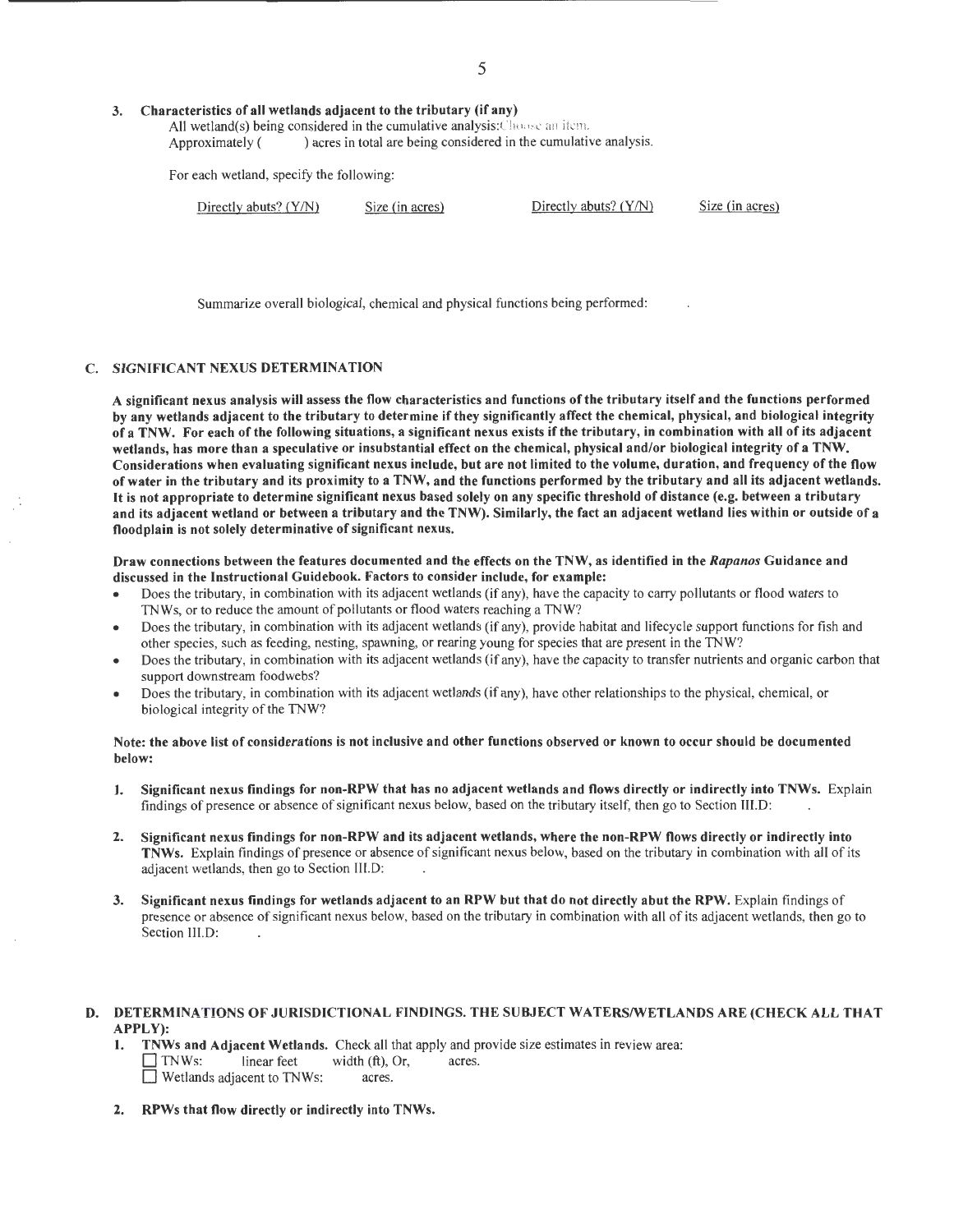- D Tributaries ofTNWs where tributaries typically flow year-round are jurisdictional. Provide data and rationale indicating that tributary is perennial:
- D Tributaries ofTNW where tributaries have continuous flow "seasonally" (e.g., typically three months each year) are jurisdictional. Data supporting this conclusion is provided at Section 111.8. Provide rationale indicating that tributary flows seasonally:
	- Provide estimates for jurisdictional waters in the review area (check all that apply):<br>  $\Box$  Tributary waters: linear feet width (ft).
	- $\Box$  Tributary waters: linear feet  $\Box$  Other non-wetland waters: acres.
		- Other non-wetland waters:
			- Identify type(s) of waters:

# 3. Non-RPWs<sup>8</sup> that flow directly or indirectly into TNWs.

 $\Box$  Waterbody that is not a TNW or an RPW, but flows directly or indirectly into a TNW, and it has a significant nexus with a TNW is jurisdictional. Data supporting this conclusion is provided at Section III. C.

Provide estimates for jurisdictional waters within the review area (check all that apply):<br>  $\Box$  Tributary waters: linear feet width (ft).

 $\Box$  Tributary waters: linear feet  $\Box$  Other non-wetland waters: acres.

 $\Box$  Other non-wetland waters:

Identify type(s) of waters:

# 4. Wetlands directly abutting an RPW that flow directly or indirectly into TNWs.

Wetlands directly abut RPW and thus are jurisdictional as adjacent wetlands.

- D Wetlands directly abutting an RPW where tributaries typically flow year-round. Provide data and rationale indicating that tributary is perennial in Section III.D.2, above. Provide rationale indicating that wetland is directly abutting an RPW:
- D Wetlands directly abutting an RPW where tributaries typically flow "seasonally." Provide data indicating that tributary is seasonal in Section 111.8 and rationale in Section III.D.2, above. Provide rationale indicating that wetland is directly abutting an RPW:

Provide acreage estimates for jurisdictional wetlands in the review area: acres.

#### 5. Wetlands adjacent to but not directly abutting an RPW that flow directly or indirectly into TNWs.

D Wetlands that do not directly abut an RPW, but when considered in combination with the tributary to which they are adjacent and with similarly situated adjacent wetlands, have a significant nexus with a TNW are jurisidictional. Data supporting this conclusion is provided at Section III.C.

Provide acreage estimates for jurisdictional wetlands in the review area: acres.

#### 6. Wetlands adjacent to non-RPWs that flow directly or indirectly into TNWs.

Wetlands adjacent to such waters, and have when considered in combination with the tributary to which they are adjacent and with similarly situated adjacent wetlands, have a significant nexus with a TNW are jurisdictional. Data supporting this conclusion is provided at Section III.C.

Provide estimates for jurisdictional wetlands in the review area: acres.

# 7. Impoundments of jurisdictional waters.<sup>9</sup>

- As a general rule, the impoundment of a jurisdictional tributary remains jurisdictional.
- Demonstrate that impoundment was created from "waters of the U.S.," or
- Demonstrate that water meets the criteria for one of the categories presented above (1-6), or
- Demonstrate that water is isolated with a nexus to commerce (see E below).
- E. ISOLATED [INTERSTATE OR INTRA-STATE[ WATERS, INCLUDING ISOLATED WETLANDS, THE USE, DEGRADATION OR DESTRUCTION OF WHICH COULD AFFECT INTERSTATE COMMERCE, INCLUDING ANY SUCH WATERS (CHECK ALL THAT APPLY):<sup>10</sup>

D from which fish or shellfish are or could be taken and sold in interstate or foreign commerce.

D which are or could be used by interstate or foreign travelers for recreational or other purposes.

<sup>&</sup>lt;sup>8</sup>See Footnote #3.

<sup>&</sup>lt;sup>9</sup> To complete the analysis refer to the key in Section III.D.6 of the Instructional Guidebook.<br><sup>10</sup> Prior to asserting or declining CWA jurisdiction based solely on this category, Corps Districts will elevate the action review consistent with the process described in the Corps/EPA *Memorandum Regarding CWA Act Jurisdiction Following Rapanos.*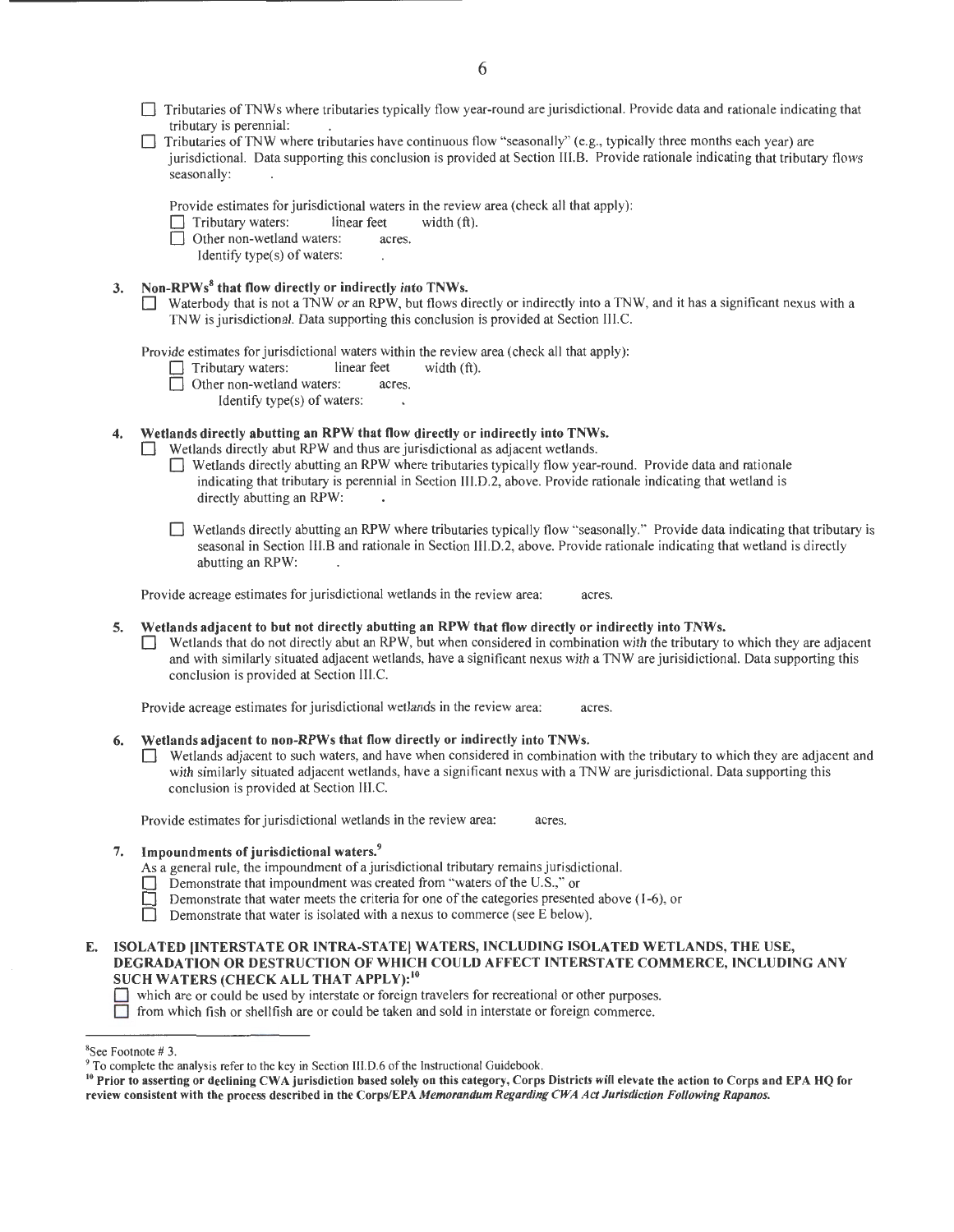|  | $\Box$ which are or could be used for industrial purposes by industries in interstate commerce. |  |  |  |
|--|-------------------------------------------------------------------------------------------------|--|--|--|
|--|-------------------------------------------------------------------------------------------------|--|--|--|

- Interstate isolated waters. Explain:
- $\Box$  Other factors. Explain:

#### Identify water body and summarize rationale supporting determination:

Provide estimates for jurisdictional waters in the review area (check all that apply):<br>  $\Box$  Tributary waters: linear feet width (ft).

 $\Box$  Tributary waters: linear feet

- □ Other non-wetland waters: acres.
- Identify type(s) of waters:<br>tlands: acres.
- $\Box$  Wetlands:

### F. NON-JURISDICTIONAL WATERS, INCLUDING WETLANDS (CHECK ALL THAT APPLY):

- $\Box$  If potential wetlands were assessed within the review area, these areas did not meet the criteria in the 1987 Corps of Engineers Wetland Delineation Manual and/or appropriate Regional Supplements.
- $\Box$  Review area included isolated waters with no substantial nexus to interstate (or foreign) commerce.
	- □ Prior to the Jan 2001 Supreme Court decision in "SWANCC," the review area would have been regulated based solely on the "Migratory Bird Rule" (MBR).
- Waters do not meet the "Significant Nexus" standard, where such a finding is required for jurisdiction. Explain:<br>
Other: (explain, if not covered above):

Other: (explain, if not covered above):

Provide acreage estimates for non-jurisdictional waters in the review area, where the sole potential basis of jurisdiction is the MBR factors (i.e., presence of migratory birds, presence of endangered species, use of water for irrigated agriculture), using best professional judgment (check all that apply):

Non-wetland waters (i.e., rivers, streams): linear feet width (ft).<br>
Lakes/ponds: acres.

Lakes/ponds: acres.<br>Other non-wetland waters:

acres. List type of aquatic resource:

□ Wetlands: acres.

Provide acreage estimates for non-jurisdictional waters in the review area that do not meet the "Significant Nexus" standard, where such a finding is required for jurisdiction (check all that apply):

- D Non-wetland waters (i.e., rivers, streams): linear feet, width (ft). Lakes/ponds: acres.<br>Other non-wetland waters: Other non-wetland waters: acres. List type of aquatic resource:<br>
Wetlands: acres.
- Wetlands: acres.

# SECTION IV: DATA SOURCES.

- A. SUPPORTING DATA. Data reviewed for JD (check all that apply- checked items shall be included in case file and, where checked and requested, appropriately reference sources below):
	- $\boxtimes$  Maps, plans, plots or plat submitted by or on behalf of the applicant/consultant: "Revised Preliminary/Final Land Development Plan, Calpine York Energy Center Build-Out, Peach Bottom Township, York County, PA" dated September 4, 2014, sheets (Cover Sheet, C001, C002, C100, C100A, C101 - C107, C501, C502, C505, C506), Prepared by Gannett Fleming, Inc.
	- $\boxtimes$  Data sheets prepared/submitted by or on behalf of the applicant/consultant: "Wetland Identication and Delineation Report, Calpine Corporation, York Energy Center Build-Out, Pike's Peak Road, Peach Bottom Township, York County, Pennsylvania" dated August 2014, prepared by Gannett Fleming, Inc.
		- $\boxtimes$  Office concurs with data sheets/delineation report. \* For 0.65 acre review area only.
		- □ Office does not concur with data sheets/delineation report.
		- Data sheets prepared by the Corps:
	- Corps navigable waters' study:
	- D U.S. Geological Survey Hydrologic Atlas:
		- USGS NHD data.
		- $\Box$  USGS 8 and 12 digit HUC maps.
	- $\boxtimes$  U.S. Geological Survey map(s). Cite scale & quad name: Delta, PA.  $\boxtimes$  USDA Natural Resources Conservation Service Soil Survey. Citatio
	- $\boxtimes$  USDA Natural Resources Conservation Service Soil Survey. Citation: York County, PA., 2002.<br> $\boxtimes$  National wetlands inventory map(s). Cite name: Delta, PA..
	- ⊠ National wetlands inventory map(s). Cite name: Delta, PA..<br>
	I State/Local wetland inventory map(s):<br>
	I FEMA/FIRM maps:<br>
	100-vear Floodplain Elevation is: (National Geodetic N
	- State/Local wetland inventory map(s):
	-
	- FEMA/FIRM maps:<br>100-year Floodplain Elevation is:  $\Box$  100-year Floodplain Elevation is: (National Geodetic Vertical Datum of 1929)<br>  $\boxtimes$  Photographs:  $\boxtimes$  Aerial (Name & Date): Google Earth 2013.
		- Photographs:  $\boxtimes$  Aerial (Name & Date): Google Earth 2013.
			- or  $\boxtimes$  Other (Name & Date): Ground level color photographs dated July August 2014, by Gannett Fleming, Inc..